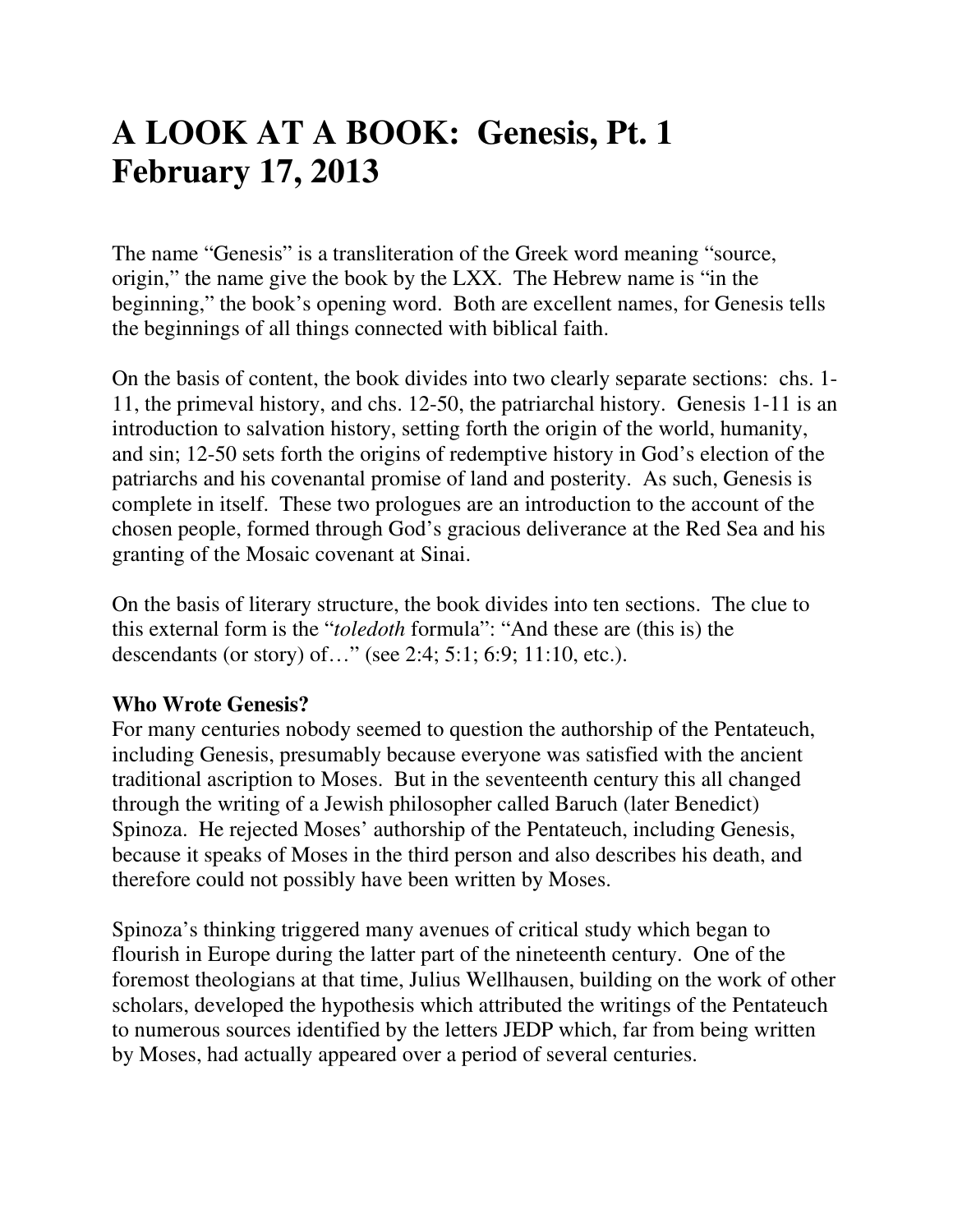It should be noted that the rest of the Scriptures speak about the Mosaic authorship of the Pentateuch (see, for example, Joshua 22:9; 2 Kings 21:8; Matthew 19:8).

#### **What Was the Author's Objective in Writing Genesis?**

The Pentateuch, written as it was for the Hebrew people, concentrates on the two major events of Jewish history – namely the covenant with Abraham and the exodus. In the covenant Jehovah took the initiative and declared that He would be Israel's God and they would have the unspeakable privilege of being His people. In the exodus God demonstrated in the most dramatic fashion that He was strong on behalf of His people and that He would indeed lead them into the land He had promised to Abraham and his seed. So Genesis tells the story of how the children of Israel arrived in Egypt in the first place. That filled in the gap between the covenant and the exodus but did not explain the details of how man came to be on earth in the first place, or why it was necessary for God to intervene in the human experience in redemption and blessing. The creation narrative met that need in the same way that numerous other details, recounted in Genesis and the other four books, explained the wonderful workings of God in the affairs of His chosen people.

## **What Is the Structure of Genesis?**

One of the most common approaches to the structure of Genesis is to divide the book into two unequal sections. The first one includes chapters 1-11 and is often called "Primeval History." The second, containing chapters 12-50, is known as "Patriarchal History." The "Primeval History" section, as its name suggests, covers the dramatic events relating to the "first age" of man culminating in the tragic showdown between man and God at Babel. The "Patriarchal History" covers the lives of the "fathers" or "family rulers," through whom God's purposes for His people began to unfold. These men – Abraham, Isaac, and Jacob, plus the sons of Jacob (later Israel) – lived turbulent, exciting lives which serve as a magnificent vehicle for God's faithfulness and power.

#### **Canonicity**

By "canonicity" we mean the acceptance by religious communities (Jewish, Christian) of certain authoritative documents in the shaping of their faith, practice, and doctrine.

No Christian or Jewish source ever raised questions over the legitimacy of Genesis' presence in the biblical canon. In only a few of these sources is Genesis mentioned by name. Normally it is subsumed under the umbrella word *Torah*. For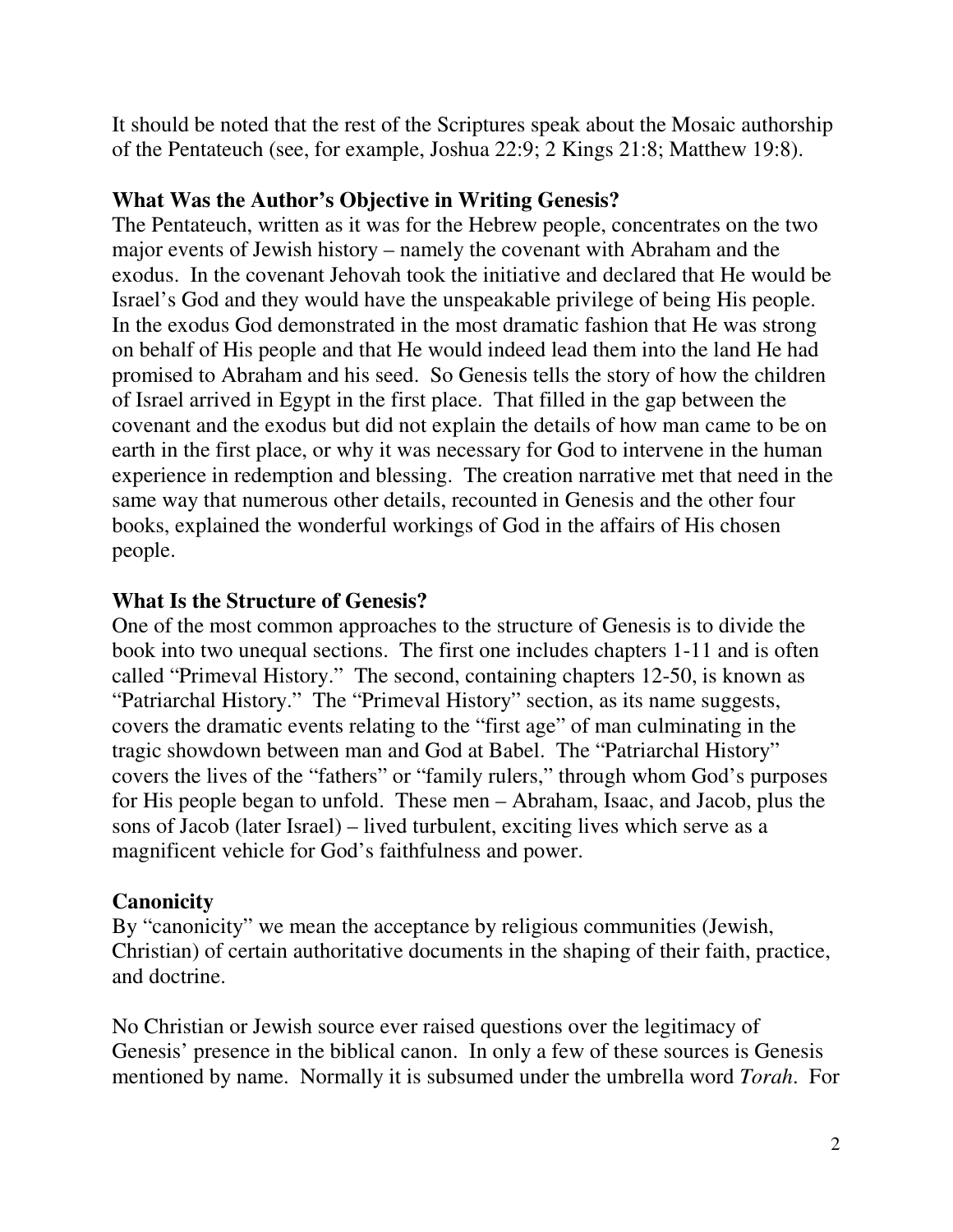example, Ben Sira's grandson (ca. 130B.C.), in his preface to the Greek translation, speaks of "the law and the prophets and other books of our fathers."

The New Testament distinguished the Law and the Prophets (John 1:45) or Moses and the Prophets (Luke 24:27). In both cases, the New Testament gives to the Law a Christocentric emphasis (John 1:45, "the one Moses wrote about in the Law"; Luke 24:27, "and beginning with Moses…he explained to them what was said in all the Scriptures concerning himself"). According to one source, there are 238 quotations from or allusions to Genesis in the New Testament. Every chapter of Genesis is represented in this listing except 10, 20, 31, 34, 36, 43, and 44.

# **Contents of Chapters 1-11, the Primeval Prologue (based on the first five**  *toledoths***)**

 Creation (1:1-2:4a) Eden and the Fall (2:4b-4:26) Patriarches before the Flood (5:1-32) The Flood and its Aftermath (6:1-11:9; see 6:9) Patriarchs after the Flood (11:10-26)

# **Theology**

The author weaves into his account four major theological themes, often in a continuously recurring pattern: first, the nature and implications of the fact that God is Creator; second, the radical seriousness of sin; third, the way in which God's judgment meets human sin at each point; and fourth, the presence, nonetheless and almost surprisingly, of his preserving, sustaining grace.

*God as Creator.* At the very beginning of his work, in Genesis 1:1-2:4a, the sacred author marshals the Hebrew language with wondrous beauty to affirm that all that exists came forth simply and solely at the free and sovereign command of God. A central element in chapter 1, almost a refrain, is the affirmation that God's created world is good (vs. 4, 10, 12, 18, 21, 25, 31). The final summary (v. 31) is, "And God saw everything that he had made, and behold, it was very good." No evil was laid upon the world by God's hand. It has ultimate value, but only because God made it. This teaching of the pristine goodness of creation, including mankind, is of utmost theological importance.

The conscious apex of this creative activity is humanity (Genesis 1:26-28). "God created man in his own image, in the image of God he created him, male and female he created them" (v. 27).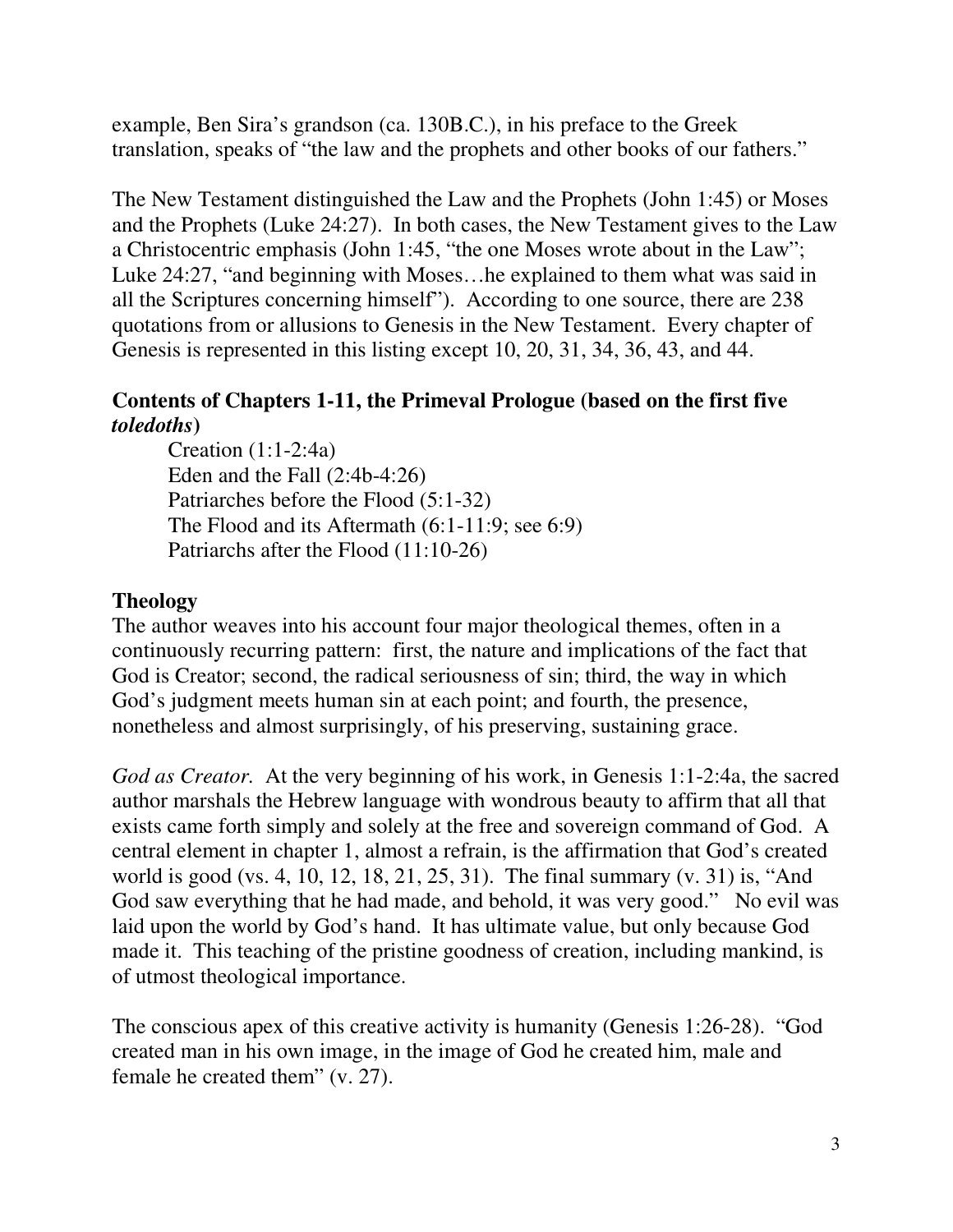Mankind's relationship to God, unique among created beings, is expressed by the deliberately ambiguous phrase "the image of God."

*Problem of Sin.* After the refrain of Genesis 1: "God saw that it was good," the way has been prepared to tell what corrupted that world. The serpent's subtle wiles induce the woman to doubt first God's word  $(3:1)$  and then his goodness (3:4f.). Seeing the tree now in an entirely different light (v. 6), she takes of its fruit and eats, and the man follows suit. So simple the act: "She took…and she ate"; so drastic the results: humanity has lost the state of innocence forever; so hard the undoing: God himself will taste poverty and death before "take and eat" become verbs of salvation.

In the sequel, the author depicts very graphically the new dimensions of man's relationship to God: where before all had been harmony and intimacy, there is now shame at his nakedness (3:7). Once introduced into the world, sin rapidly reaches avalanche proportions. Humanity's second generation experiences fratricide (Cain and Abel). And then great wickedness (6:5).

*God's Judgment on Human Sin.* In each of these narratives, God's judgment meets human sin. In the story of Eden, first the serpent (3:14f.), then the woman (3:16), then the man (3:17-24) are judged by God.

The author clearly indicates that the woman's descendants will struggle ceaselessly against the enslaving power of evil symbolized by the serpent. In broad terms he hints of the victory that will one day be theirs (3:15). Christians rightly interpret his unformulated hope as having found its realization in Christ's victory over sin and death (cf. Luke 10:17-20).

As a further judgment upon the sin of the man and the woman, God expels both from the garden, and the way is barred from their ever returning.

Severe as was the judgment upon Adam and Eve, that upon Cain (ch. 4) was more severe still. Since the soil has drunk his brother's blood at his hand, it will no longer yield to Cain its produce, and he is doomed to be a fugitive and a wanderer in the earth. He leaves the Lord's presence to live in the land of ceaseless wandering in the far distant East.

The supreme example and paradigim of God's judgment on human sin, however, is the flood story. Through this story the author seeks to express in a most terrifying way that human sin brings God's judgment.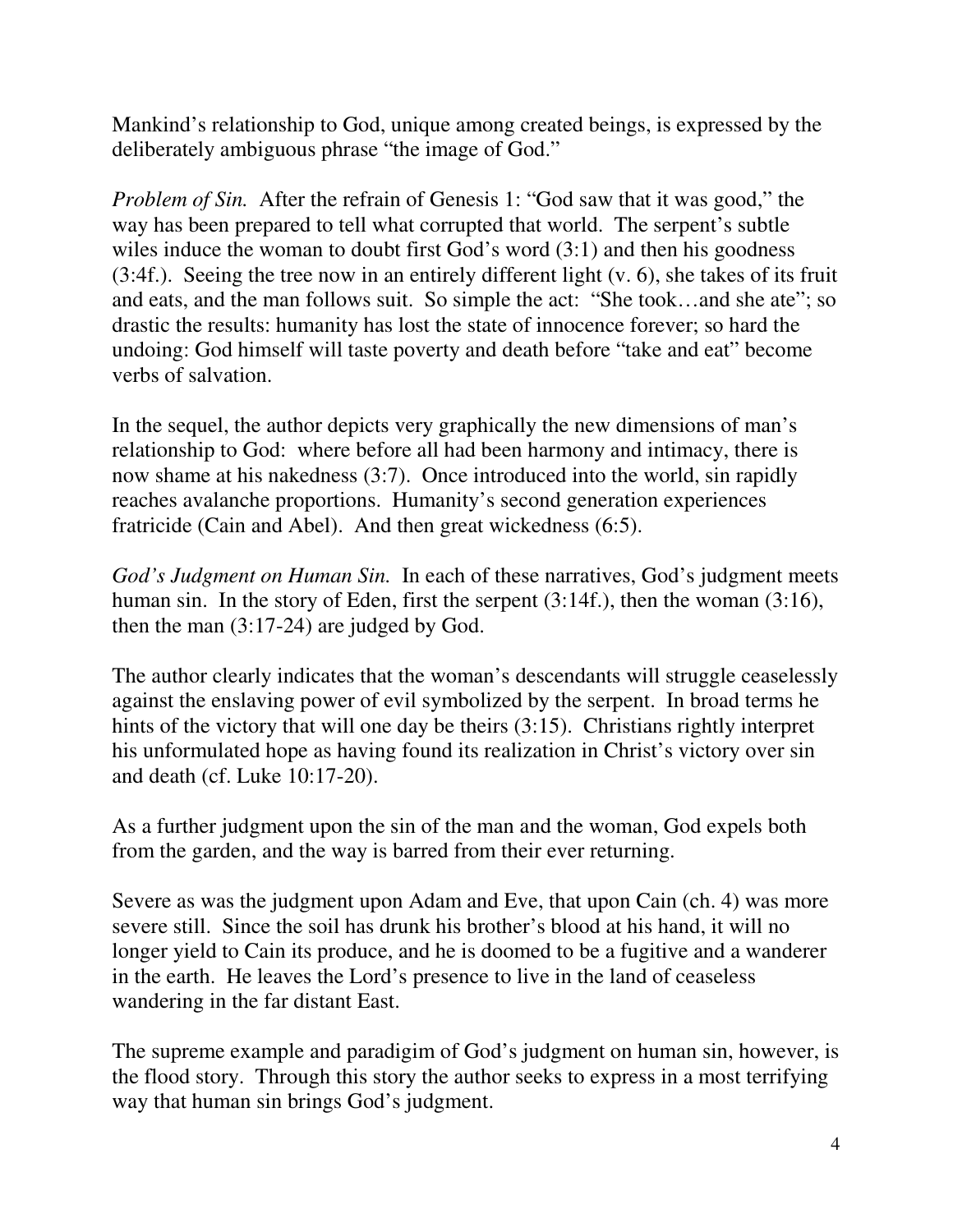So, too, God's judgment confronts the sin of corporate humanity in the Tower of Babel story. To meet the threat of the evil propensities inherent in collective existence, God scatters mankind by confusing their language, breaking them into countless nations and states. So at the end of the primeval prologue mankind is in the state it has known since those times, alienated and separated by sin from God and from one another in a broken world of enmity and death. Individual is pitted against individual, social element against social element, nation against nation.

*God's Sustaining Grace.* But there is a fourth theological theme that, almost surprisingly, winds through the primeval prologue: God's supporting, sustaining grace. That grace is present in and along with each judgment except the last. In the Eden story, the penalty prescribed for eating the for bidden fruit is death that very day (2:17), yet God shows his forbearance in that death, though certain, is postponed to an unspecified time in the future (3:19). Further, God himself clothes the guilty pair, enabling them to live with their shame. Moreover, the story of Cain does not stop when the guilty Cain, merely contemplating his punishment, cries out in despair at his lot. In signal evidence of unmerited mercy, God responds to this bitter complaint by decreeing a sevenfold vengeance upon anyone who takes Cain's life, placing a mark upon him to make this protective relationship obvious to all.

The flood story, although the supreme example of God's judgment on human sin, also evidences in subtle ways his preserving grace. The flood story is a measure of the grace of the living God as well as of his judgment. This contrast, which pervades the whole Bible, is presented here in all its unrelieved starkness: the same condition set forth as the grounds for God's terrible judgment ("every imagination of the thoughts of his heart was only evil continually," 6:5) is shown here as the grounds for his grace and providence ("for the imagination of man's heart is evil from his youth," 8:21).

This theme of God's supporting, sustaining grace is missing, however, at one point in the account – the very end:

The story about the Tower of Babel concludes with God's judgment on mankind; there is no word of grace. The whole primeval history, therefore, seems to break off in shrill dissonance, and the question…now arises even more urgently: Is God's relationship to the nations now finally broken; Is God's gracious forbearance now exhausted; has God rejected the nations in wrath forever? That is the